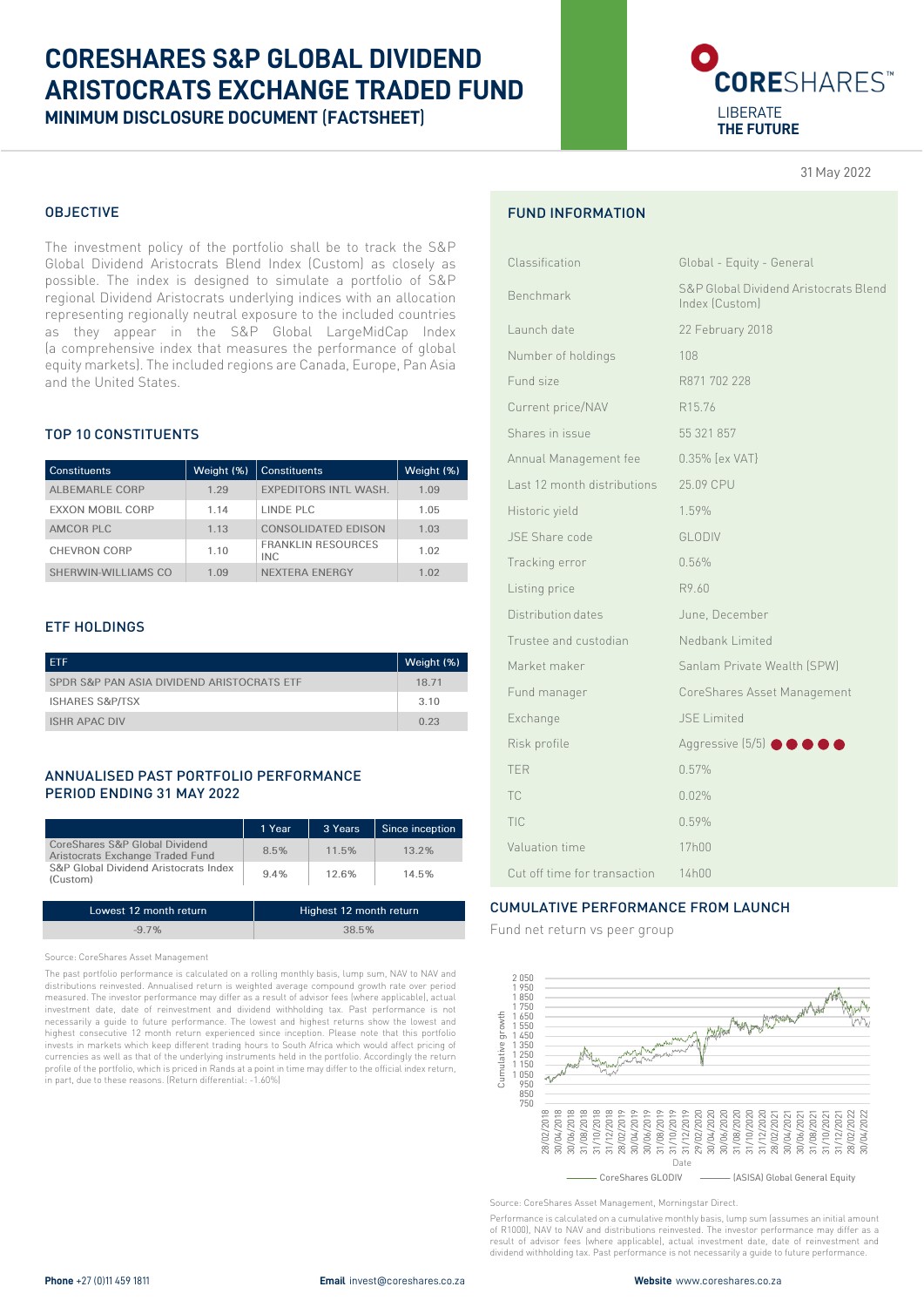#### COUNTRY WEIGHTINGS



#### WHY CHOOSE THIS FUND?

The benefits of CoreShares Global Dividend Aristocrats ETF are the following:

- Exposure to global quality companies
- Rand hedge diversification benefits
- Global inflation hedge
- Useful asset allocation tool for investors
- Cost-effective

#### RISKS

As with all investments, there are certain risks of investing in CoreShares S&P Global Dividend Aristocrats Exchange Traded Fund:

- Index Tracking Risks the ETFs returns not match the index returns due to operating costs
- An investment in the ETF involves risks similar to those of investing in any fund or ETF of equity securities such as liquidity risk and capital risk
- The fund also holds foreign securities, which may come with foreign exchange, macroeconomic, tax, and settlement risks.





# ASSET ALLOCATION



#### HOW TO INVEST (CORESHARES S&P GLOBAL DIVIDEND ARISTOCRATS EXCHANGE TRADED FUND)

CoreShares S&P Global Dividend Aristocrats Exchange Traded Fund is listed on the JSE Limited which means it can be bought or sold just like shares, throughout the day.

#### MANAGER INFORMATION

Coreshares Index Tracker Managers (RF) (Pty) Ltd 4th Floor, Grindrod Tower, 8A Protea Place, Sandton. PO Box 78011, Sandton, 2146.

#### WHERE TO VIEW THE INDEX AND ITS PERFORMANCE

Index information and performance can be found on:

https://coreshares.co.za/products/coreshares-globaldividend/